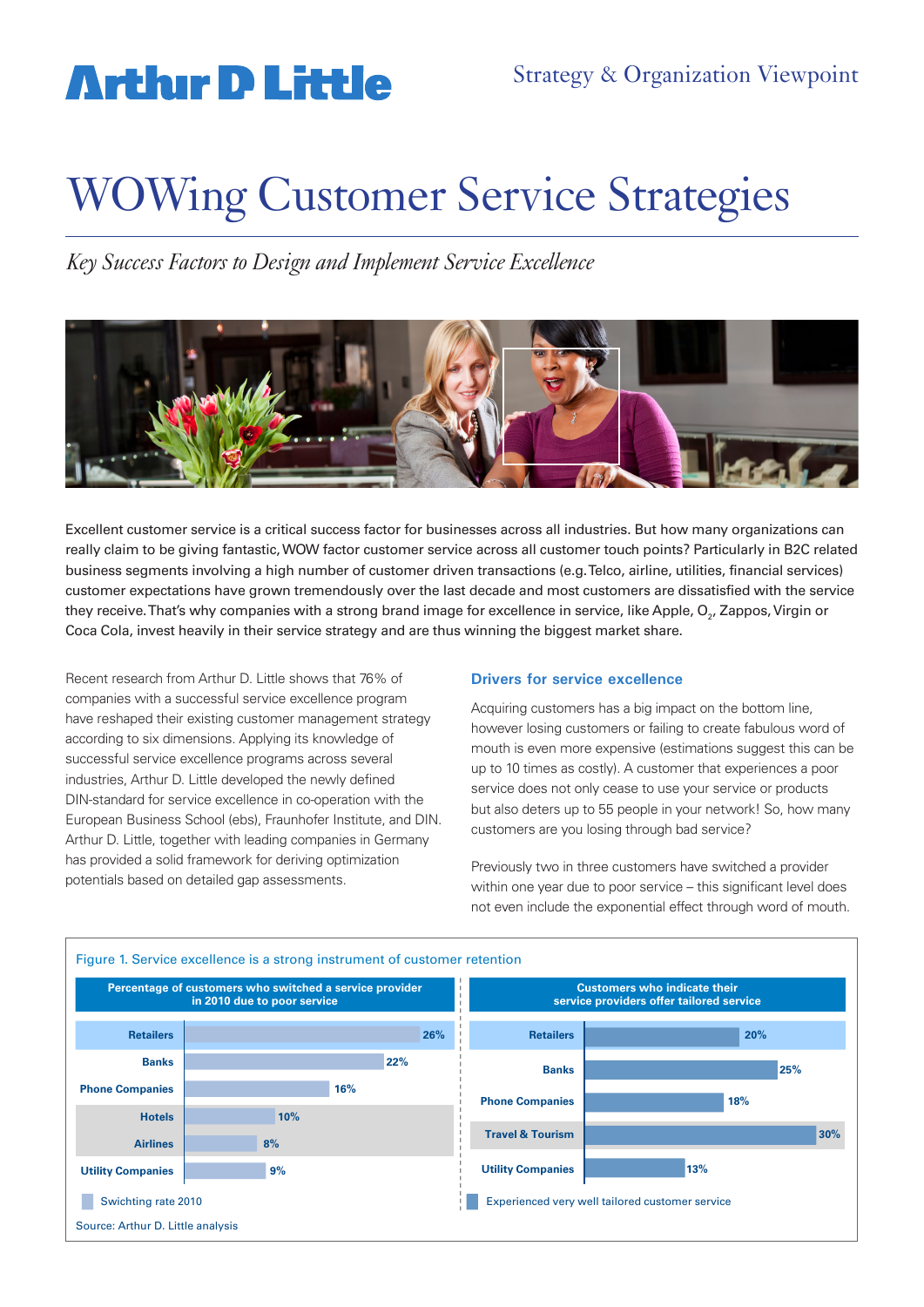# **Artlur D Little**

## Strategy & Organization Viewpoint

The rates vary according to geography (rates are higher within the emerging markets) but also according to industry. Within the retail and banking sector switching rates are more than three times higher than in the aviation industry.

 The overall trend of switching service providers is contingent on the extent of tailored customer service experiences. Furthermore, the global assessment reveals that customers have experienced the highest level of tailored services within the travel and tourism sector. However, the offered customized service does not create a WOWing momentum. In order to generate such a remarkable effect in customer service excellence, tailored offers are not sufficient; it is necessary to consistently exceed current expectations. The creation of a replicable model for exceeding customer service is one of the most important drivers of continuous growth. Based on Arthur D. Little's analysis some sectors show devastatingly low percentages of customer service excellence levels, e.g. in the retailing sector, customized services are experienced by only 20% of customers – directly relating to the high level of switching identified previously.

Word of mouth is still the most important source for customer information and in the online world the availability of information regarding customer (dis-)satisfaction is increasing exponentially. Creating a positive WOW effect is closely linked to your brand.

#### **Holistic lever system**

Customer expectations are closely aligned to branding and associated service attributes. Therefore a consistent perception has to be created at all customer touch points according to your brand strategy.

In order to create a holistic approach for customer service excellence, different dimensions are crucial to outperforming competitors and assuring a sustainable market position.

- 1. Leadership: Service excellence is based on a clear management direction. Companies that are successfully implementing service excellence derive their specific service vision from their overall vision and mission; measurable strategic attributes outline what excellent customer service means. Customer charters are used to explain and demonstrate the importance of excellent customer service and the leaders' attitudes to communicating and demonstrating customer service excellence plays a fundamental role.
- 2. People skills: Customer service is distinctly driven by people. Kindness and courteousness are only basic requirements, since the main unique selling proposition within this dimension of interaction is the proficient and rapid solution of problems or inquiries. Since people are the integral drivers of service excellence, companies should pay a great deal of attention to training and involving their agents.
- 3. Presentation: Intense competition calls for a positively differentiating presentation of services and products. An impressive presentation of the extraordinary service value proposition is necessary.
- 4. Price: An indisputably important product / service attribute is pricing. More nuanced than purely a competitive determinant, price is also a key component of branding and related customer expectations. Proactive communication and service excellence associated with concise pricing is vital to the determination of customer perception.
- 5. Product: Closely aligned to the attributes mentioned above, perception of the overall product or service is also a key factor. Consistently providing sound products or services is central to meeting customer expectations; while regularly exceeding these expectations is essential to creating a WOWing effect.
- 6. Organization: Since customers are time-driven and have firm inquiries, the processes of customer interaction must be designed to be easy, effective and fast. The organization behind services should be set up to match customer needs.

These six components and their functional interactions are the main determinants of customer excellence. Keep in mind that the configuration and level of these dimensions is changing over time according to evolving customer requirements. Therefore continuous improvement is vital.

### **Customer preferences and requirements**

A real WOW effect will only be achieved through target-directed measures. As a prerequisite, customer service objectives and relevant attributes for customer satisfaction need to be defined and specified.

Some performance indicators of customer perception are product or service specific, but the majority can be clustered in general characteristics of service and representative-specific attributes; altogether they form the core of service excellence.

General characteristics mainly subsume factors related to the accessibility of excellent services. "How easily can you access the service through an agent or a call center?" is a realistic indicator of service perception. In a fast-moving world customers demand convenient operating hours, fast service, and multiple channels to get in touch with a company representative. More than 50% highlight the amount of time they have to invest in order to be served as very important. Digital service channels continue to grow and excellent service should be available anytime and anyhow. Companies need to internalize customer expectations to be able to offer impressive service offerings.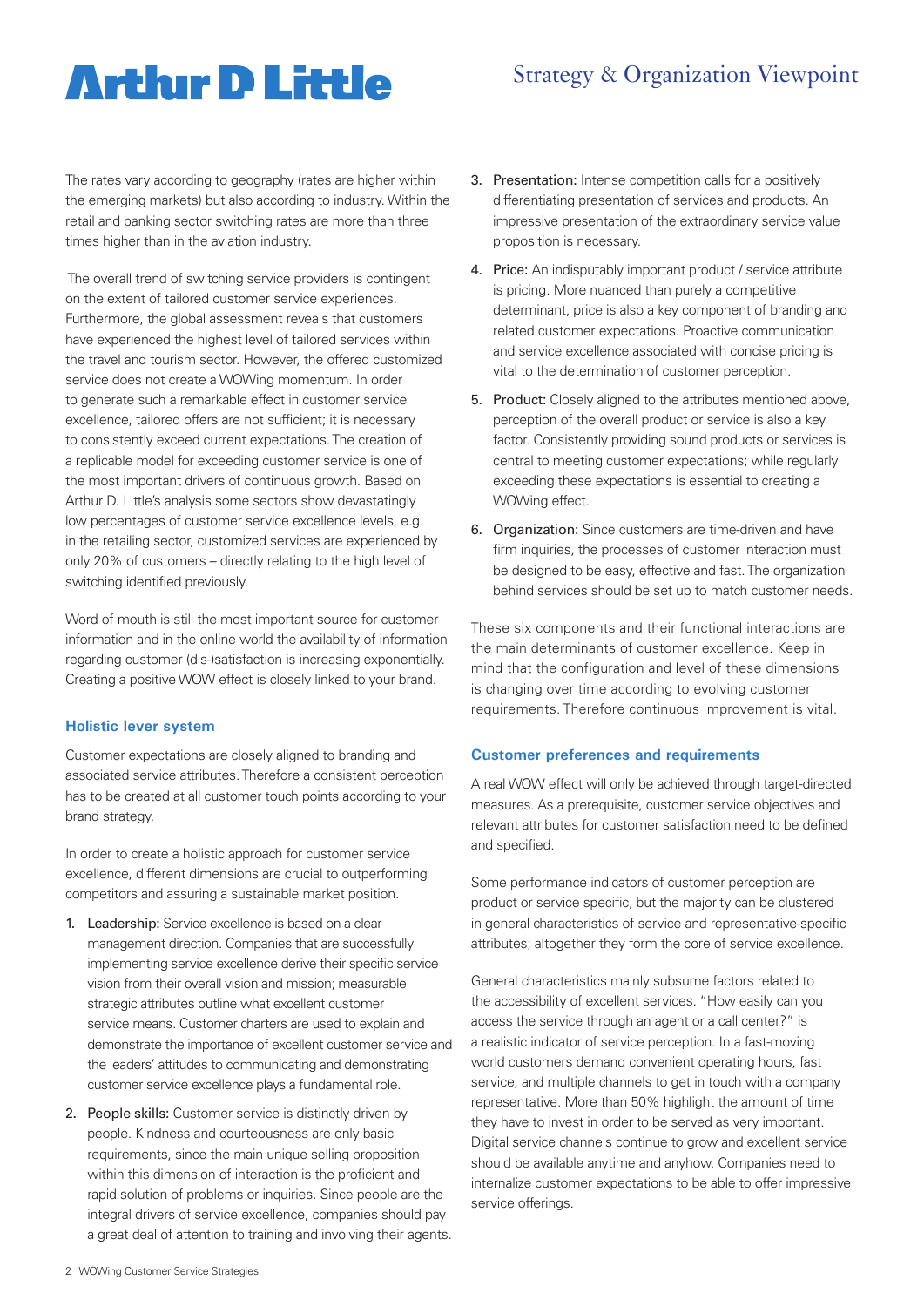### Strategy & Organization Viewpoint

# **Arthir D Little**

The representative-specific attributes include factors related to the quality of interaction and complaint resolution, or service inquiries. The quality of interaction is highly dependent on the agents' knowledge and access to the right information. Providing excellent services is based on a profound product and service knowledge, a deep understanding of applications and the related customer expectations. This is valued as the most important criterion for customers.

The self-evident criterion "representatives' behavior" is important to customers and makes a big difference. Two thirds cite friendliness and politeness as an extremely important factor in determining service excellence.

The third category of representative-specific attributes is complaint resolution. Solving issues at first point of contact is very important for customers, since the proposition of a first contact call resolution will save time and money. Ideally, the inquiry will be answered in such an effective manner that customers forget that they had to take care of it. Hence more than 50% mention that the time for resolving a problem is a crucial criterion of service quality.

Leaders in service excellence were identified in the global survey across various industries. In terms of customer perception, USAA (United Services Automobile Association) is performing best across all industries with a notable strength in all dimensions. The insurance company is outperforming direct competitors in the dimensions of people, presentation, price, product and process. Within the insurance industry the process level appears to be high, but the presentation aspect still provides room for improvement.

Within the hotel sector, quests expect a high level of service and individual requirements are much differentiated. The premium hotel chain The Ritz Carlton shows notable strengths within the dimensions of people, presentation, product and process, only



pricing is a negative factor. In the Banyan Tree Hotels, for example, customers can book the 'Intimate Package' for couples, with rooms being transformed into magic places, or customers can choose to enjoy their dinner on the ocean sandbank with a poem written in the sand, freshly caught fish and music played by the boat crew. All these extra packages come with basic customer service which for Banyan Tree Hotels means to build its hotels in a unique design, decorating beds each evening in a new, creative flower design and addressing customers by their first names.

#### **Measurement approach**

Achieving continuous service excellence requires investment in all relevant dimensions. As financial efforts require a positive return on investment, it is necessary that the enhancement of customer satisfaction is reflected in terms of profitability.

| Figure 3. Customer service best in class examples |                                                      |                                                     |                                                            |                                                           | not exhaustive                                 |  |
|---------------------------------------------------|------------------------------------------------------|-----------------------------------------------------|------------------------------------------------------------|-----------------------------------------------------------|------------------------------------------------|--|
| <b>Industry</b><br><b>Dimension</b>               | <b>Telco &amp; HighTech</b>                          | <b>Automotive</b>                                   | <b>Travel</b>                                              | <b>Retail &amp;</b><br><b>Consumers</b>                   | <b>Financial</b><br><b>Services</b>            |  |
| Leadership                                        | • The Carphone Warehouse<br>$\bullet$ O <sub>2</sub> |                                                     | $\blacksquare$ Virgin<br>• Four Seasons<br>• Frontier      | $\blacksquare$ Tesco<br>• Zappos (Amazon)                 | <b>- RBC Financial Group</b>                   |  |
| People                                            | . The Carphone Warehouse<br>• Microsoft              |                                                     | $\blacksquare$ Virgin<br>• Ritz (Marriott)<br>• Air Berlin | $\bullet$ Oxfam<br><b>John Lewis</b><br>• Zappos (Amazon) | • First direct                                 |  |
| <b>Presentation</b>                               | $\bullet$ O <sub>2</sub>                             | • Daimler<br><b>- BMW</b><br>$\blacksquare$ Porsche | • Ritz (Marriott)<br><b>Banjan Tree</b><br>• Four Seasons  | • Nespresso<br>• Pizza Express<br>$\blacksquare$ CocaCola | • Deutsche Bank<br>$·$ HSBC                    |  |
| Price                                             | $-e$ Bay                                             |                                                     | • RyanAir                                                  | • Aldi<br>$\blacksquare$ Lidl<br>$\blacksquare$ IKEA      | • Cortal Consors                               |  |
| <b>Product</b>                                    | • Apple<br>• Skype<br>• Facebook                     | • Porsche<br><b>- BMW</b><br>• Daimler              | • Lufthansa<br>• time: matters<br>• Ritz (Marriott)        | • Nespresso<br>• Pret A Manger<br>$\blacksquare$ IKEA     | • Deutsche Bank                                |  |
| <b>Organization</b>                               | $\bullet$ O <sub>2</sub><br>$\cdot$ DELL<br>• Google | • Daimler<br>• Porsche                              | • Ritz (Marriott)<br>• Four Seasons                        | $-Amaxon$<br><b>John Lewis</b>                            | • First direct<br><b>- RBC Financial Group</b> |  |